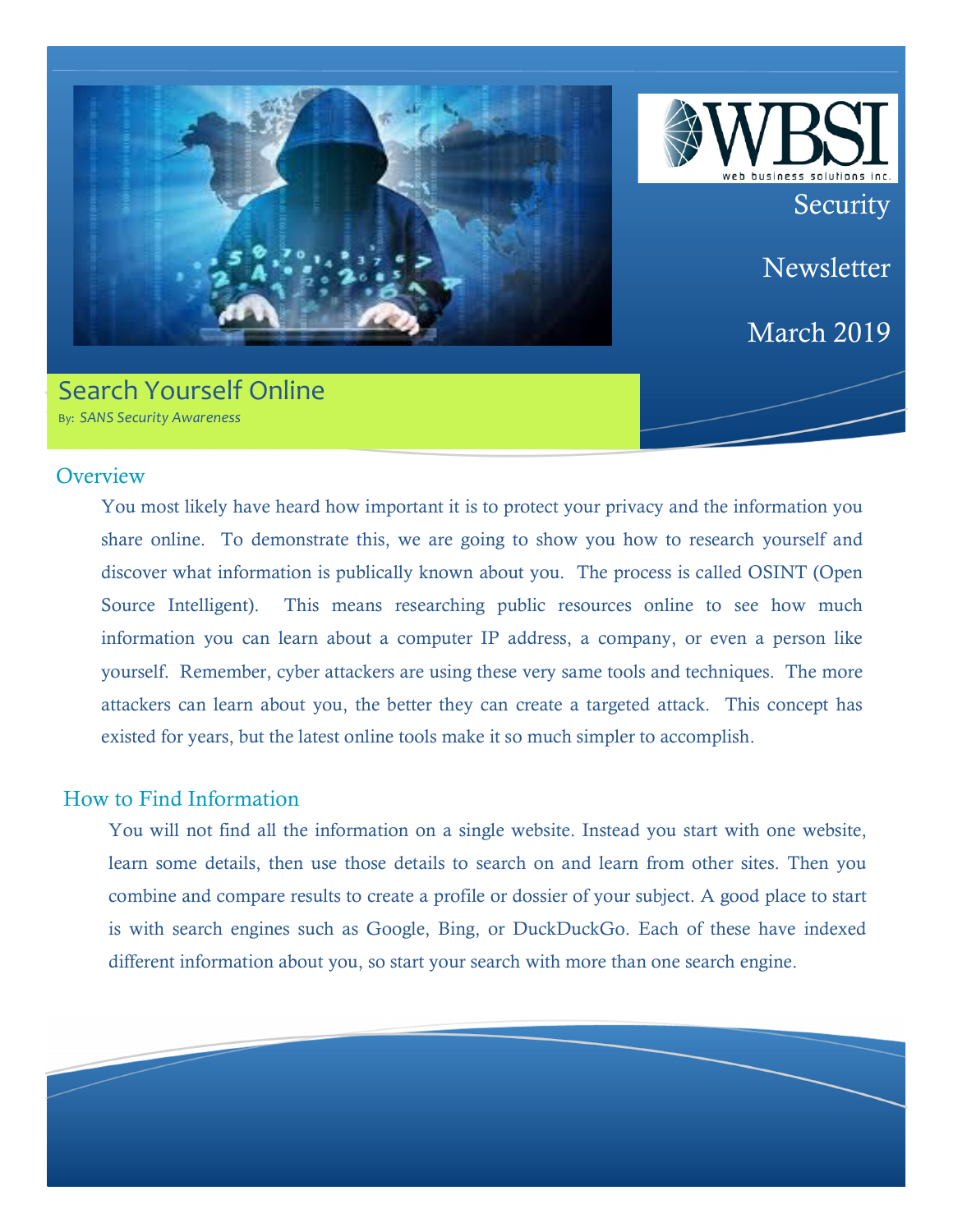Start by typing your name in quotes, but after that expand your search based on what are called operators. Operators are special symbols or text you add to your search that better define what you are looking for. This is especially important if you have a common name; you may have to add more information such as your email address or the town you live in. Learn more about operators and advanced search techniques in the Resources section at the end. Examples include:



- "FirstName LastName" > What information can I find online about this person
- "Firstname Lastname@" > Find possible email addresses associated with this person
- "Firstname lastname" filetype: doc > Any word documents that contain this person's name

There are also sites dedicated to learning about people. Try one of these sites to see what is publicly known about you. Keep in mind these sites are not always accurate or may be country specific. You may have to search several sites to verify the information you find:

- https://pipl.com
- https://cubib.com
- https://familytreenow.com

Finally, there are numerous other sites you can search to learn more, such as Google Images, Google Maps, social media sites and many others. For an interactive list of all the different websites you can use to learn about yourself, one recommend site is the OSINT Framework at https://osintframework.com